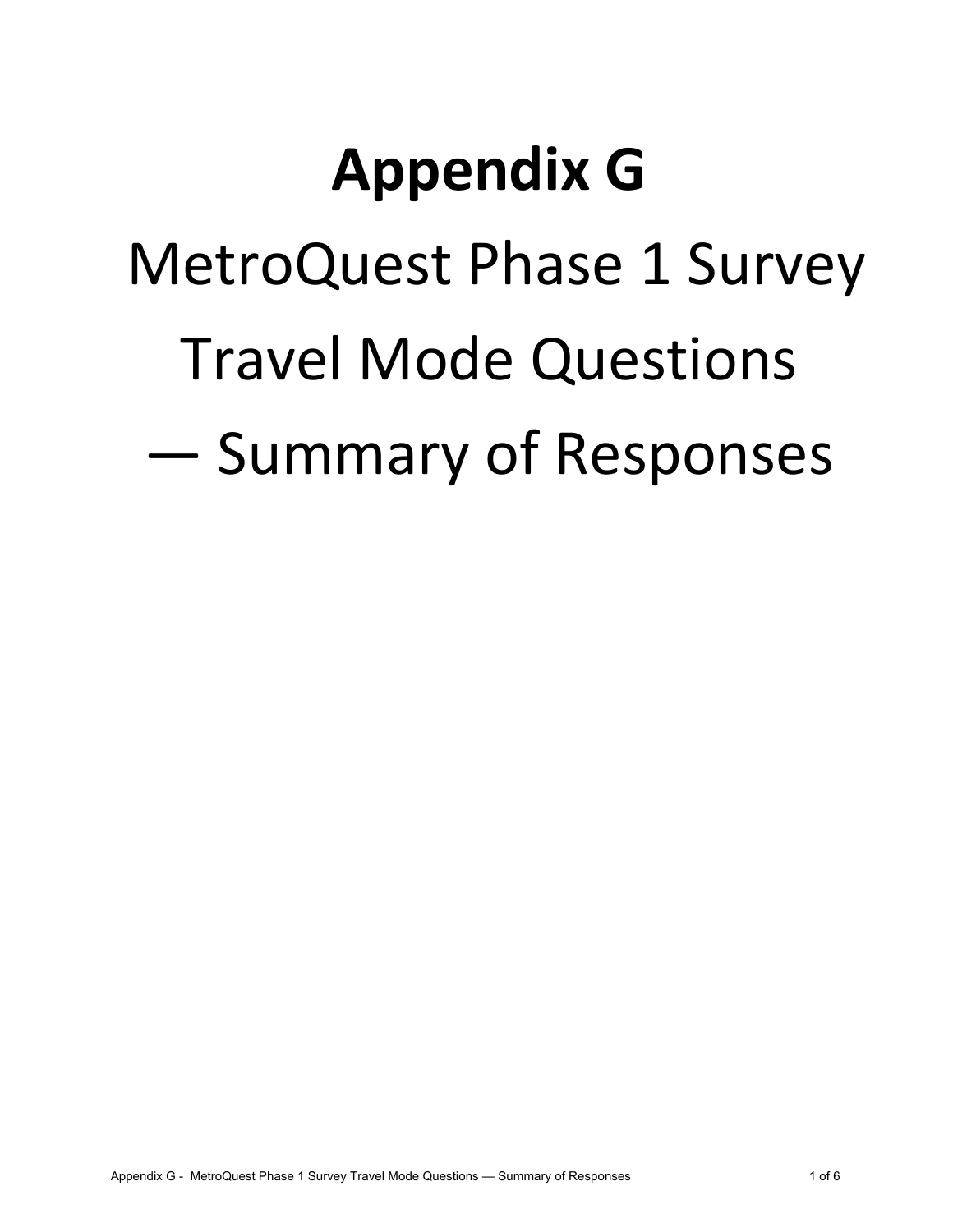

 $n = 516$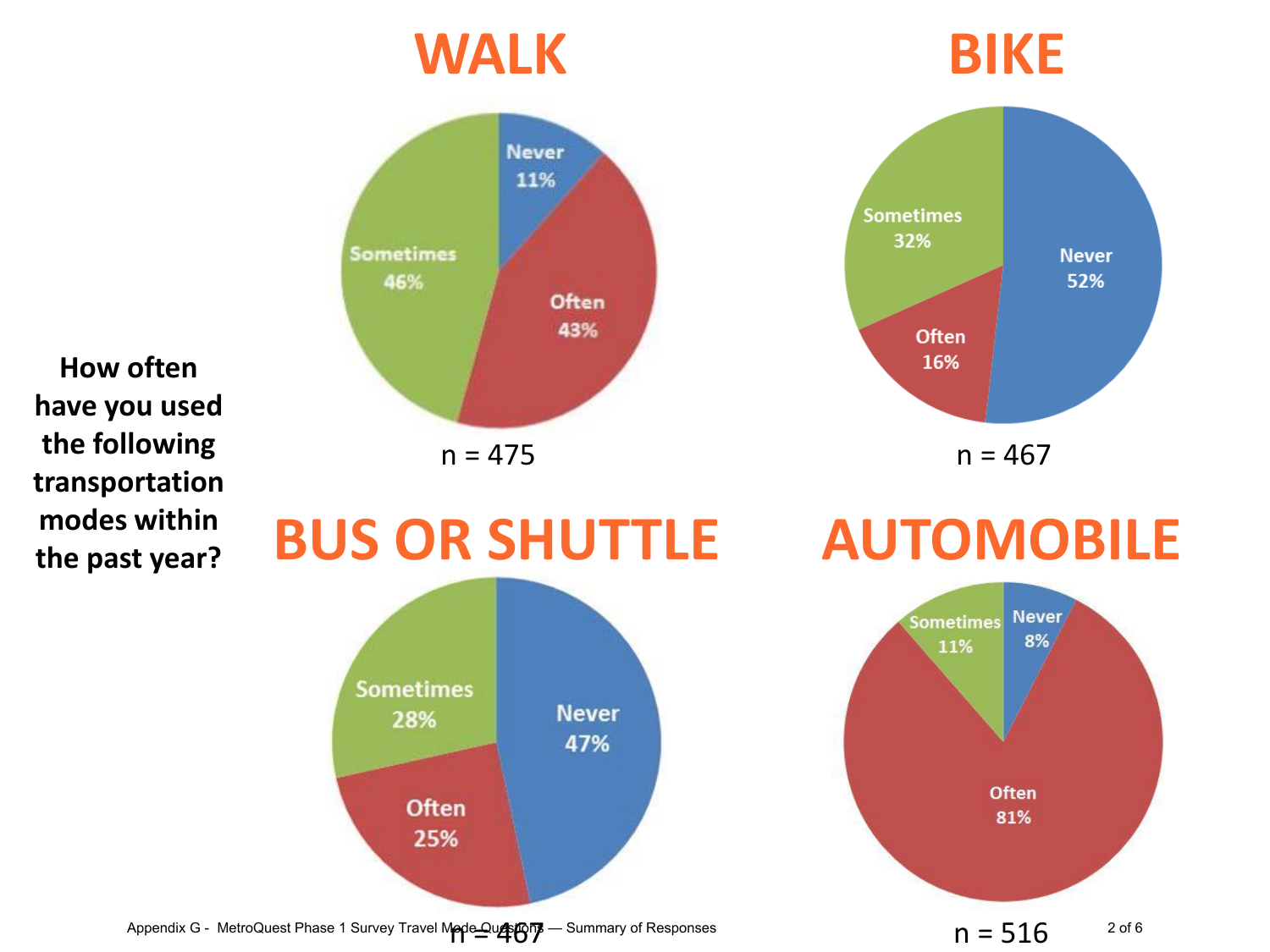

### **WALK**

#### ⋗ Which of the following are the most significant challenges or barriers to travel by walking?

| <b>Challenges or Barriers</b>                   |              | Count | Percentage |
|-------------------------------------------------|--------------|-------|------------|
| Sidewalks in poor condition or difficult to use |              | 228   | 23.6       |
| Distance to destination                         |              | 222   | 23.0       |
| Unsafe crossings                                |              | 150   | 15.5       |
| Lack of or gaps in sidewalk network             |              | 142   | 14.7       |
| Terrain (steep incline)                         |              | 93    | 9.6        |
| Walkways too close to traffic                   |              | 72    | 7.4        |
| Other                                           |              | 38    | 3.9        |
| Inadequate ADA facilities                       |              | 22    | 2.3        |
|                                                 | <b>Total</b> | 967   | 100.0      |

Survey Responses (percentage)



### If these barriers were removed:

309 people (of a maximum of 542) said it would generally improve this mode of travel. 173 people (of a maximum of 542) said they would personally walk more often for travel.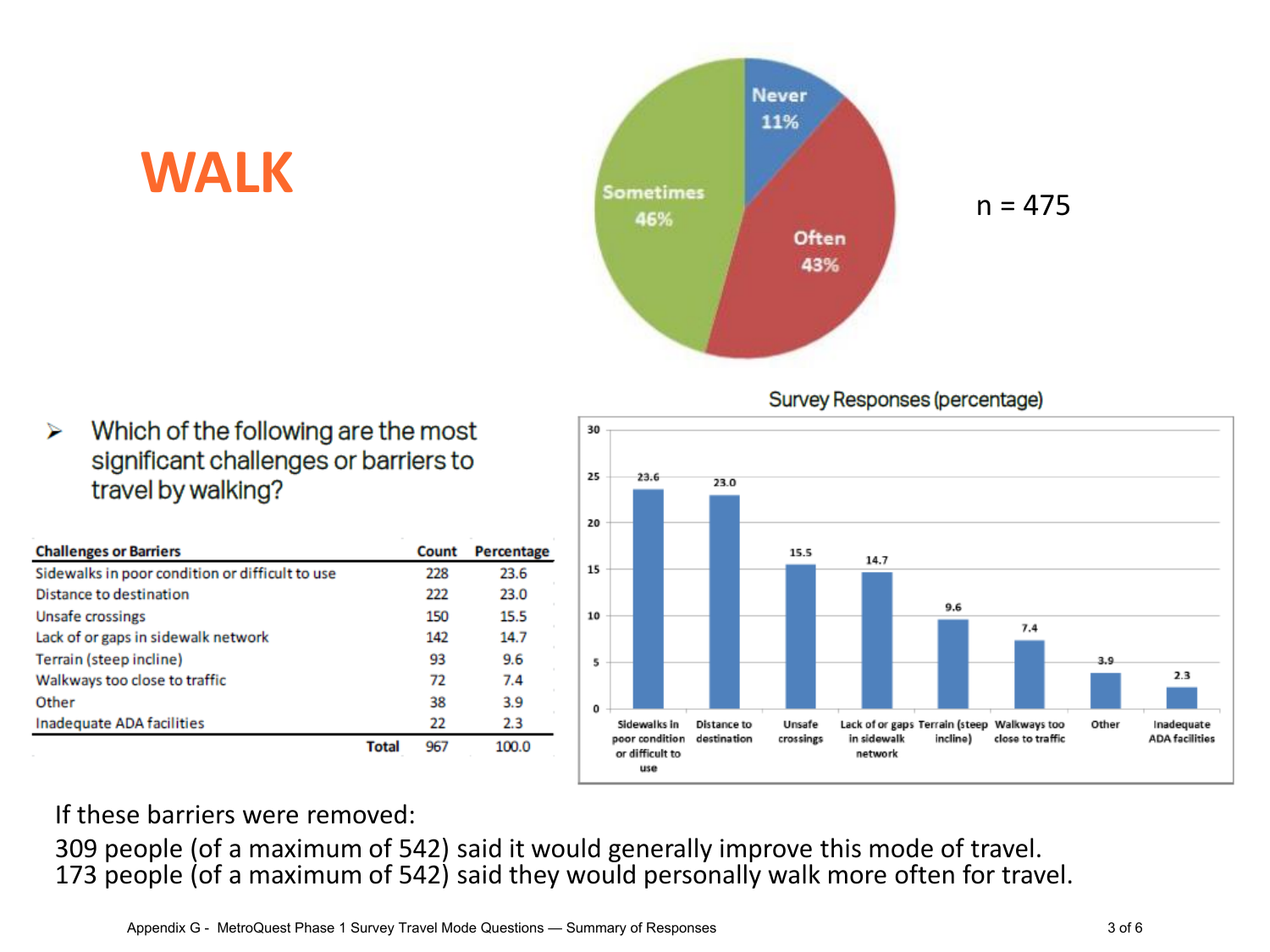





#### Which of the following are the most ⋗ significant challenges or barriers to travel by bicycle?

**BIKE** 

| <b>Challenges or Barriers</b>                 |              | Count | Percentage |
|-----------------------------------------------|--------------|-------|------------|
| Do not feel safe riding in the street         |              | 192   | 22.2       |
| Comfort (weather, arriving sweaty, etc.)      |              | 173   | 20.0       |
| Terrain (steep incline)                       |              | 143   | 16.6       |
| Distance is too far to my destination         |              | 133   | 15.4       |
| Inability to carry passengers, or other items |              | 105   | 12.2       |
| Do not have a bike                            |              | 84    | 9.7        |
| Other                                         |              | 33    | 3.8        |
|                                               | <b>Total</b> | 863   | 99.9       |

NOTE: Total percentages may not equal 100.0 due to rounding.

### If these barriers were removed:

228 people (of a maximum of 542) said it would generally improve this mode of travel. 191 people (of a maximum of 542) said they would personally bike more often for travel.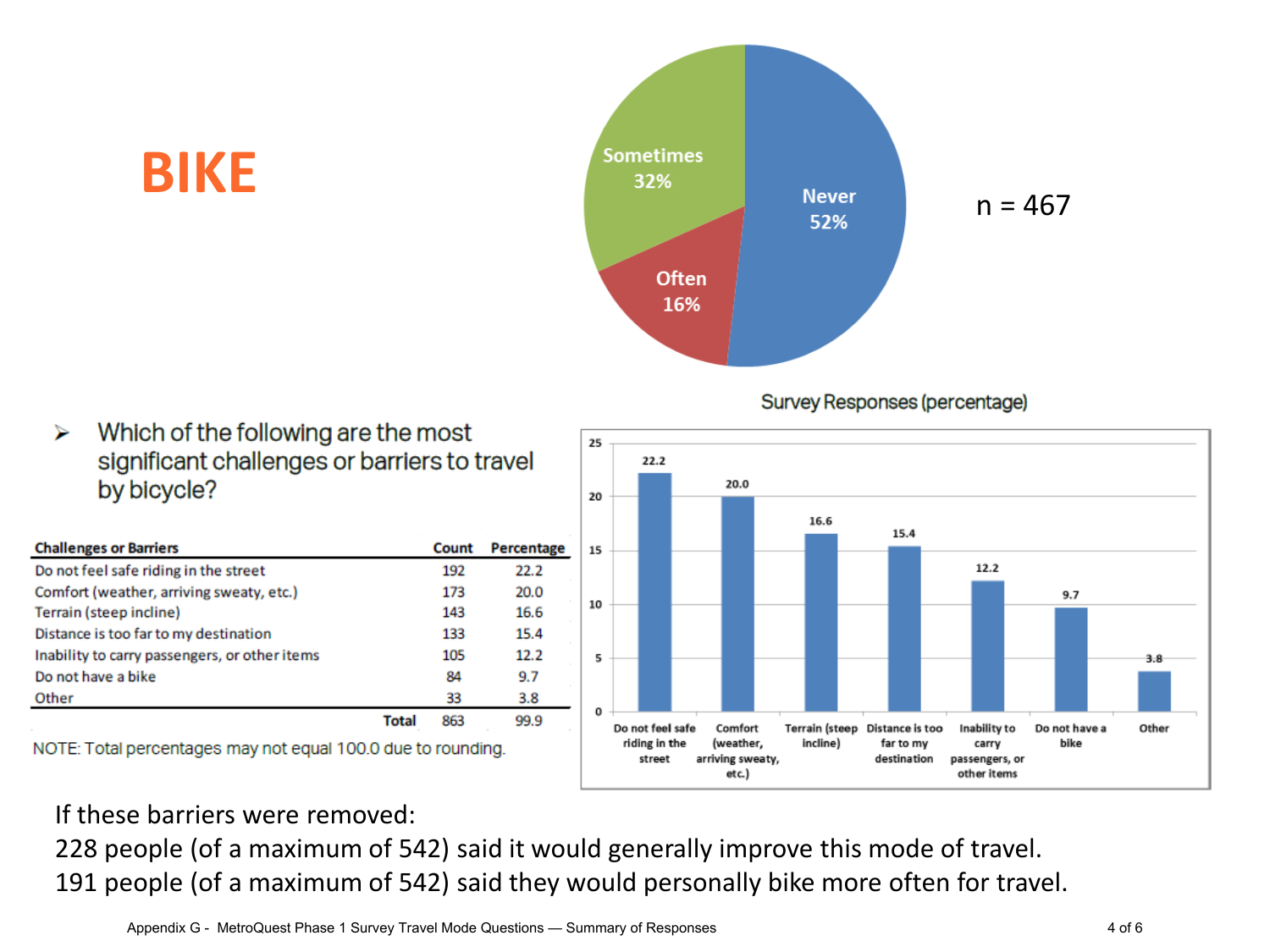## **BUS OR SHUTTLE**



Survey Responses (percentage)

Which of the following are the most significant challenges or barriers to travel by bus or shuttle?

| <b>Challenges or Barriers</b>     |       | Count | Percentage |
|-----------------------------------|-------|-------|------------|
| Takes too long or indirect routes |       | 214   | 29.7       |
| No late night service             |       | 113   | 15.7       |
| Too infrequent                    |       | 110   | 15.3       |
| Other                             |       | 87    | 12.1       |
| Bus stops too far away            |       | 78    | 10.8       |
| Uncomfortable bus stop            |       | 47    | 6.5        |
| Unreliable (not always on-time)   |       | 41    | 5.7        |
| Do not know how to use            |       | 31    | 4.3        |
|                                   | Total | 721   | 100.1      |

30 25 20 15.7 15.3 15 12.1 10.8 10 6.5  $5.7$  $4.3$ 5 o Takes too long No late night Too infrequent Other Bus stops too Uncomfortable Unreliable (not Do not know or indirect service far away bus stop always onhow to use time) routes

NOTE: Total percentages may not equal 100.0 due to rounding.

#### If these barriers were removed:

247 people (of a maximum of 542) said it would generally improve this mode of travel.

35

29.7

156 people (of a maximum of 542) said they would personally use a bus or shuttle more often for travel.